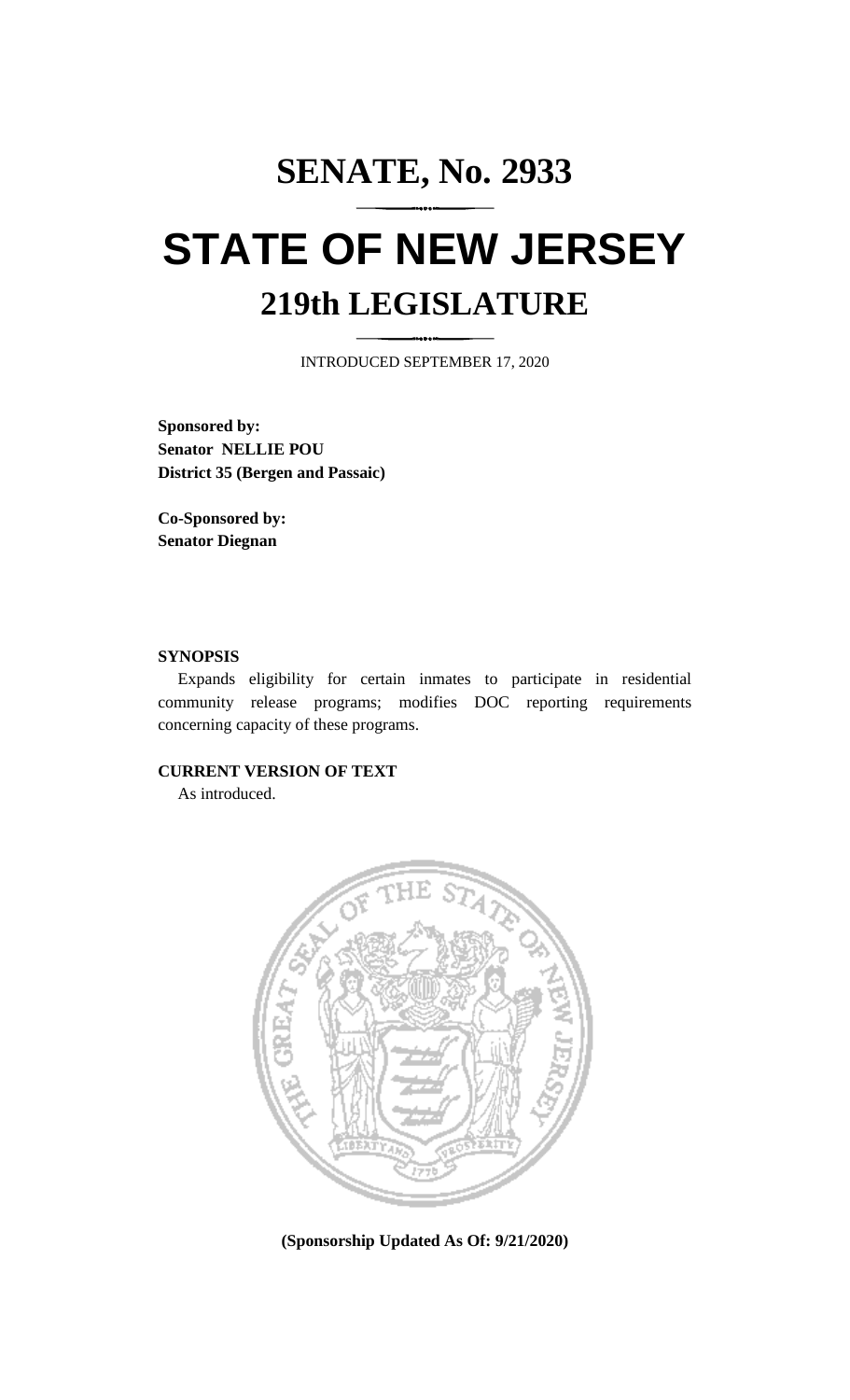**AN ACT** concerning residential community release programs and amending and supplementing P.L.2009, c.330. **BE IT ENACTED** *by the Senate and General Assembly of the State of New Jersey:* 1. (New section) In addition to the eligibility requirements established under current law, an inmate in the custody of the Department of Corrections is eligible for participation in a residential community release program if the inmate is otherwise eligible and is scheduled to be released from the custody of the Commissioner of Corrections: a. in less than 30 months, and the commissioner or a designee determines that the inmate's participation in a residential community release program is appropriate; or b. in greater than 12 months but less than 30 months and the commissioner or a designee determines that the inmate's participation in a substance use disorder treatment program is appropriate. 2. Section 9 of P.L.2009, c.330 (C.30:4-91.19) is amended to read as follows: 9. The Commissioner of Corrections shall certify on a monthly basis to the Legislature and to the Director of the Division of Budget and Accounting that all available Residential Community Release Program beds in the State of New Jersey are filled to contract capacity with eligible State inmates who are within **[**18**]** 30 to **[**24**]** 36 months of release, pursuant to the eligibility requirements for community release programs provided under **[**the administrative code**]** current law, prior to the incarceration of any inmate in any county penal facility. (P.L.2009, c.330, s.9) 3. (New section) a. The Commissioner of Corrections shall prioritize the eligibility of inmates for placement in a residential community release program prior to release from a State correctional facility. In prioritizing an inmate's eligibility for placement, the commissioner shall evaluate whether an inmate is eligible to receive credits awarded pursuant to R.S.30:4-92; section 3 of P.L.2009, c.330 (C.30:4-92a); R.S.30:4-140; or public health emergency credits that may accelerate the inmate's release from a State correctional facility. b. The commissioner shall make every effort to fill residential community release program vacancies as they become available and

shall maximize the provision of services provided by these

**EXPLANATION – Matter enclosed in bold-faced brackets [thus] in the above bill is not enacted and is intended to be omitted in the law.**

**Matter underlined thus is new matter.**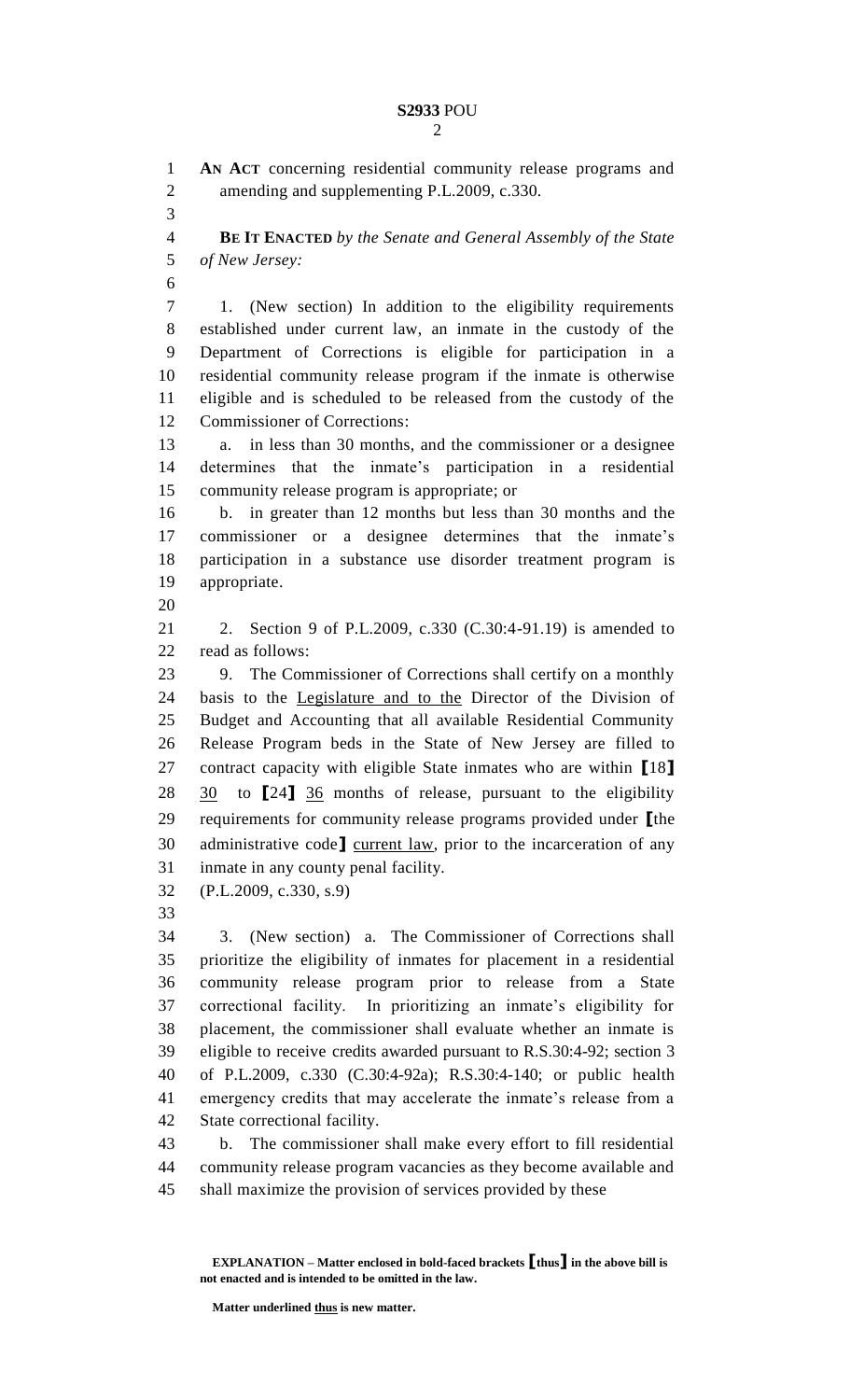programs to assist inmates with the transition and reentry into the community.

 4. Section 1 of P.L.1999, c.243 (30:4-91.9) is amended to read as follows:

1. As used in this act:

 "Eligible inmate" means an inmate who (1) was not convicted of a sexual offense as defined in this section or an arson offense, (2) does not demonstrate an undue risk to public safety and (3) has less than one year remaining to be served before the inmate's parole eligibility date, provided, however, that an eligible inmate may include an inmate who is otherwise eligible but who has more than one year but less than **[**18**]** 30 months remaining to be served before the inmate's parole eligibility date and is determined by the Commissioner of Corrections or a designee to be appropriate to be authorized for confinement in a private facility; and further provided, however, that an eligible inmate may include an inmate who is otherwise eligible but who has more than one year but less than **[**two years**]** 36 months remaining to be served before the inmate's parole eligibility date and is determined by the Commissioner of Corrections or a designee to be appropriate to be authorized for confinement in a private facility for participation in a substance abuse treatment program.

 "Private facility" means a residential center, operated by a private nonprofit entity, contracted by the Department of Corrections to provide for the care, custody, subsistence, treatment, education, training or welfare of inmates sentenced to the custody of the Commissioner of Corrections.

 "Sexual offense" means a violation of 2C:14-2, 2C:14-3 or 2C:24-4, or of any other substantially equivalent provision contained in Title 2A of the New Jersey Statutes now repealed, conspiracy to commit any of these offenses or an attempt to commit any of these offenses.

(cf: P.L.1999, c.243, s.1)

 5. (New section) Notwithstanding the provisions of any law, rule, or regulation to the contrary, an inmate in a State correctional facility, other than an inmate convicted of a sexual offense as defined in section 1 of P.L.1999, c.243 (30:4-91.9) or arson or a related offense as defined in N.J.S.2C:17-1, shall not be deemed ineligible to participate in a residential community program solely based on the inmate's custody status.

 6. (New Section) The administrator of a residential community release program may refuse to place in the program any inmate who demonstrates an undue risk to public safety.

7. This act shall take effect immediately.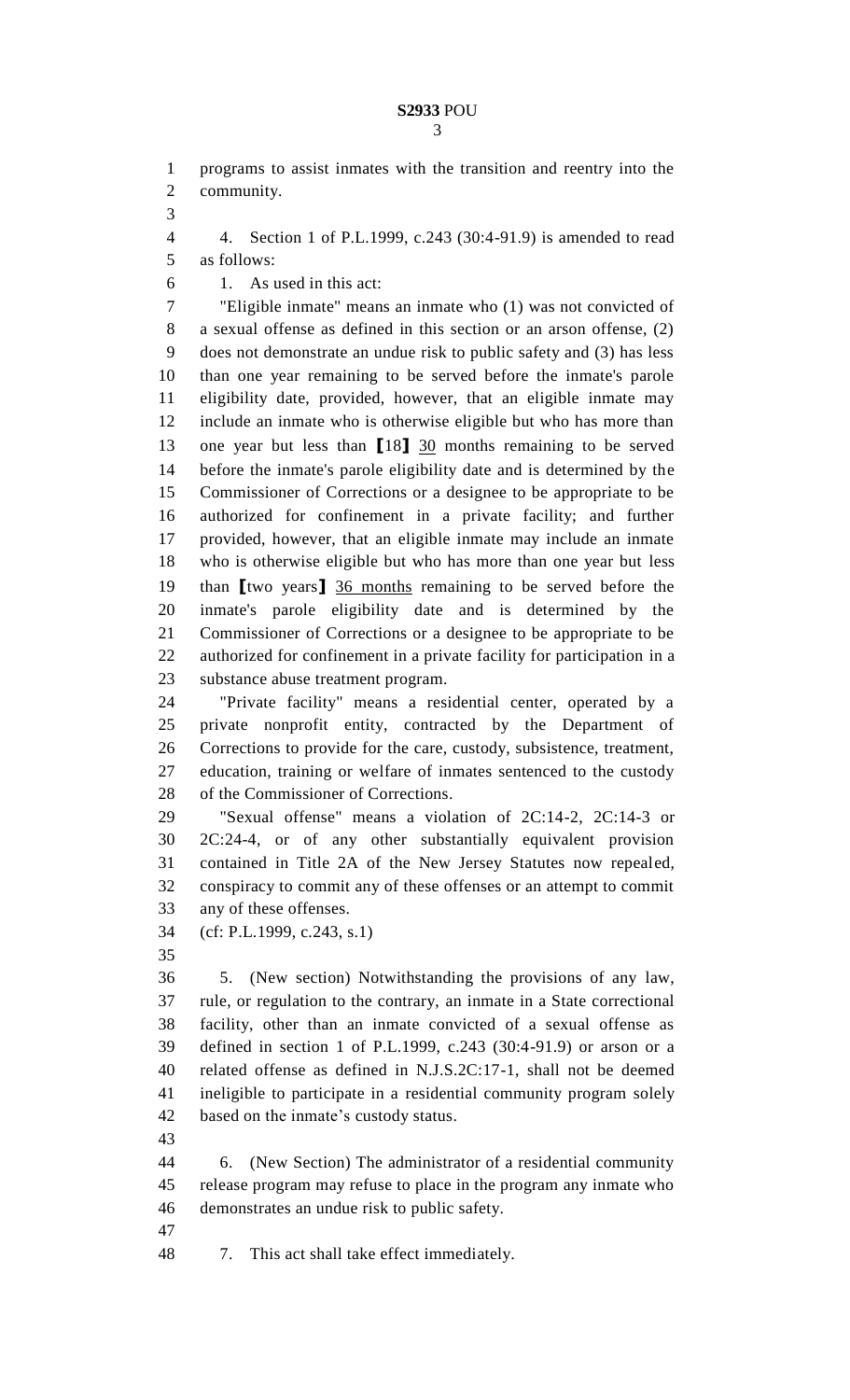#### **S2933** POU

## STATEMENT

 This bill expands eligibility for certain inmates to participate in a residential community release program (RCRP) and modifies DOC reporting requirements concerning capacity of these programs.

 In addition to other eligibility requirements established under current law, an inmate is eligible for participation in a RCRP if the inmate is in the custody of the Department of Corrections, is scheduled to be released from custody in less than one year and the commissioner or a designee determines that the inmate's participation in a RCRP is appropriate, or the inmate is scheduled to be released in greater than 12 months but less than 24 months and the commissioner or a designee determines that the inmate's participation in a substance use disorder treatment program is appropriate.

 Under the bill, an inmate who is otherwise eligible under current law is eligible to participate in a RCRP if the inmate is scheduled to be released in less than 30 months, and the commissioner or a designee determines that the inmate's participation in a residential community program is appropriate; or the inmate is scheduled to be released in greater than 12 months but less than 30 months and the commissioner or a designee determines that the inmate's participation in a substance use disorder treatment program is appropriate.

 Under current law, the Commissioner of Corrections is required to certify on a monthly basis to the Director of the Division of Budget and Accounting that all available RCRP beds in the State are filled to contract capacity with eligible State inmates who are within 30 to 36 months of release. The provisions of the bill require the commissioner also to provide this monthly certification to the Legislature, and require the certification for eligible inmates who are within 18 to 30 months of release.

 The provisions of the bill also require the Commissioner of Corrections to prioritize the eligibility of inmates for placement in a RCRP prior to release from a State correctional facility. In prioritizing an inmate's eligibility for placement, the commissioner is required to evaluate whether an inmate is eligible to receive compliance credits or public health emergency credits that may accelerate the inmate's release from a State correctional facility. The commissioner also is required to make every effort to fill RCRP vacancies as they become available and maximize the provision of services to help inmates with the transition and reentry into the community.

 Under the bill, an inmate, other than an inmate convicted of certain sexual offenses or arson or a related offense, who is otherwise eligible for RCRP placement is not to be deemed ineligible for participation in a RCRP solely based on the inmate's custody status.